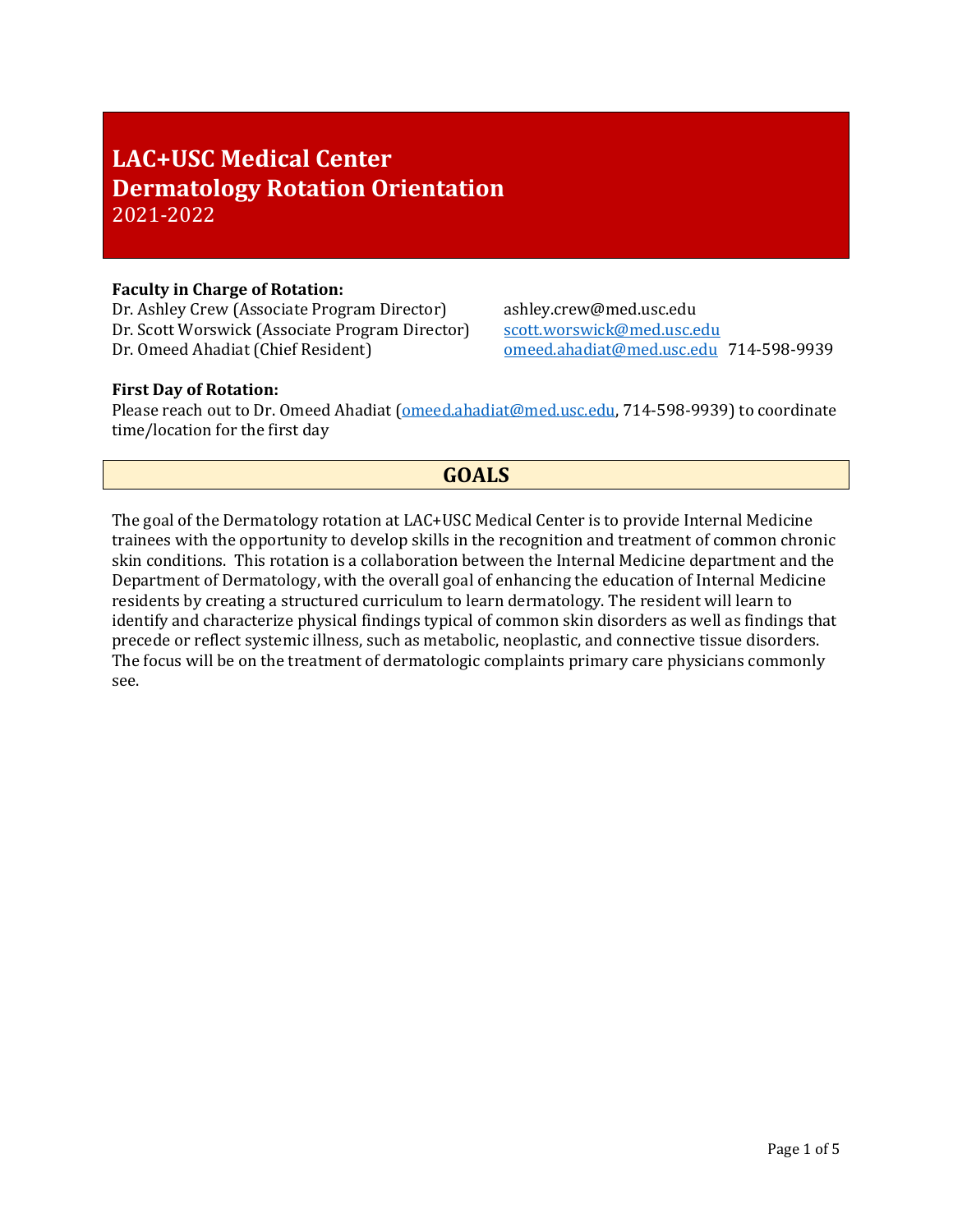## **ROTATION STRUCTURE**

## **DAILY SCHEDULE**

| $8:00$ AM – 12:00 PM                 | Clinic / Lecture                                     |
|--------------------------------------|------------------------------------------------------|
| $12:00 \text{ PM} - 1:00 \text{ PM}$ | Lunch/Conference (Grand Rounds, M&M, CPC, Didactics) |
| $1:00$ PM – 5:00 PM                  | Clinic                                               |

#### **WEEKLY SCHEDULE**

|                     | <b>MONDAY</b>   | <b>TUESDAY</b>  | <b>WEDNESDAY</b>    | <b>THURSDAY</b> | <b>FRIDAY</b>   |
|---------------------|-----------------|-----------------|---------------------|-----------------|-----------------|
| 8:00 AM – 12:00 PM  | Rand Schrader   | Lectures        | Hansen's Clinic     | Lectures        | Rand Schrader   |
|                     | med derm clinic |                 | $(8:30 \text{ AM})$ |                 | med derm clinic |
| $1:00$ PM – 5:00 PM | Rand Schrader   | Rand Schrader   |                     | Rand Schrader   | Rand Schrader   |
|                     | surgery clinic  | med derm clinic |                     | med derm clinic | surgery clinic  |
|                     | (optional)      |                 |                     |                 | (optional)      |

### **DAYS OFF**

All house officers on the Dermatology Rotation will have weekends off for the duration of the rotation.

#### **EXPECTED OR UNEXPECTED ABSENCES**

Any planned absences, including for fellowship interviews, must be reported to the Medicine Chief Residents. You should also let the other team members know if you will be absent from service so that patient care responsibilities can be redistributed accordingly.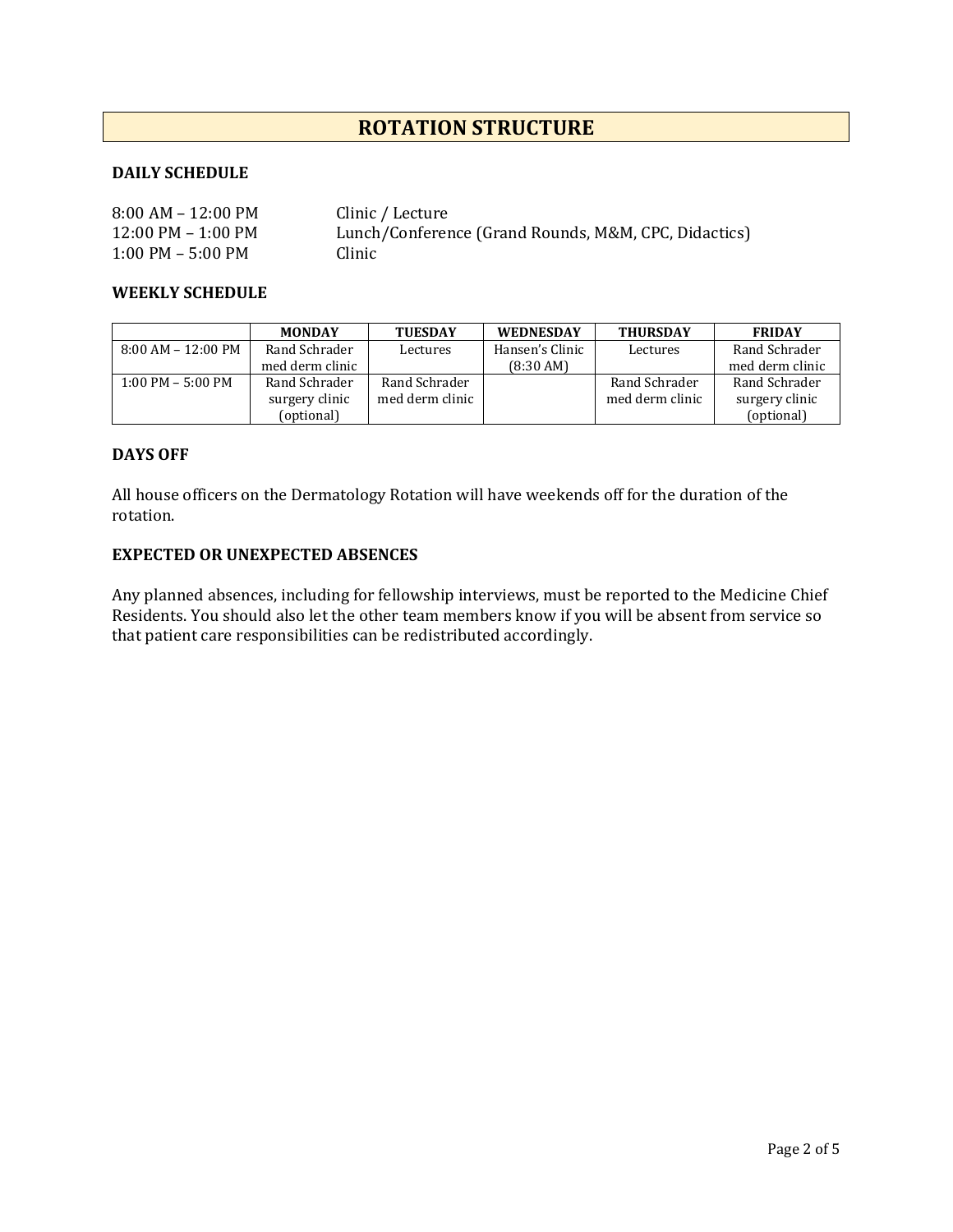## **CURRICULUM**

#### **EDUCATIONAL PLAN**

The purpose of this rotation is to provide Internal Medicine residents with the opportunity to develop skills in the evaluation and management of acute and chronic dermatologic conditions in the outpatient setting. Residents will establish a fundamental foundation of dermatologic knowledge and physical examination skills. This will be achieved through outpatient clinic visits.

### **OUTPATIENT CLINICS**

#### **Rand Schrader Med Derm Clinic**

This clinic starts at 8 AM on Mondays, Wednesdays, and Fridays and at 1 PM on Tuesdays and Thursdays at Rand Schrader.

#### **Hansen's Disease Clinic**

One of only a handful of dedicated clinics in the nation to leprosy, Hansen's Clinic is an opportunity for IM residents to learn how to recognize and manage Hansen's disease. This clinic starts at 8:30 AM on Wednesday in Clinic Tower A5B.

#### **CONFERENCES**

Internal Medicine residents will participate in all didactic lectures and educational activities that the dermatology residents participate in (except if needed for internal medicine didactics per Internal Medicine residency program leadership).

• Didactics – Tuesdays and Thursdays 8:00 AM – 12:00 PM via Zoom\* until restrictions lifted \*Zoom link to be shared by Dermatology Chief Residents

### **EDUCATIONAL METHODS**

Direct observation of patient care and bedside teaching occur in the setting of clinic staffing with the attending. Residents evaluate and treat patients both in the capacity of follow-up as well as initial evaluation. The supervising attending reviews and critiques the resident's interpretation of diagnostic studies and formulation of assessments and plans. Residents additionally attend didactic conferences as indicated above.

#### **EDUCATIONAL RESOURCES**

Please see attachments.

#### **EVALUATION TOOLS**

The attending physician is responsible for providing verbal feedback and must submit evaluations of the resident physicians in MyEvaluations. The attending must meet face-to-face to provide endof-rotation feedback with the house officers and indicate that discussion on the evaluation form. Evaluations must be completed within one week of completing a rotation.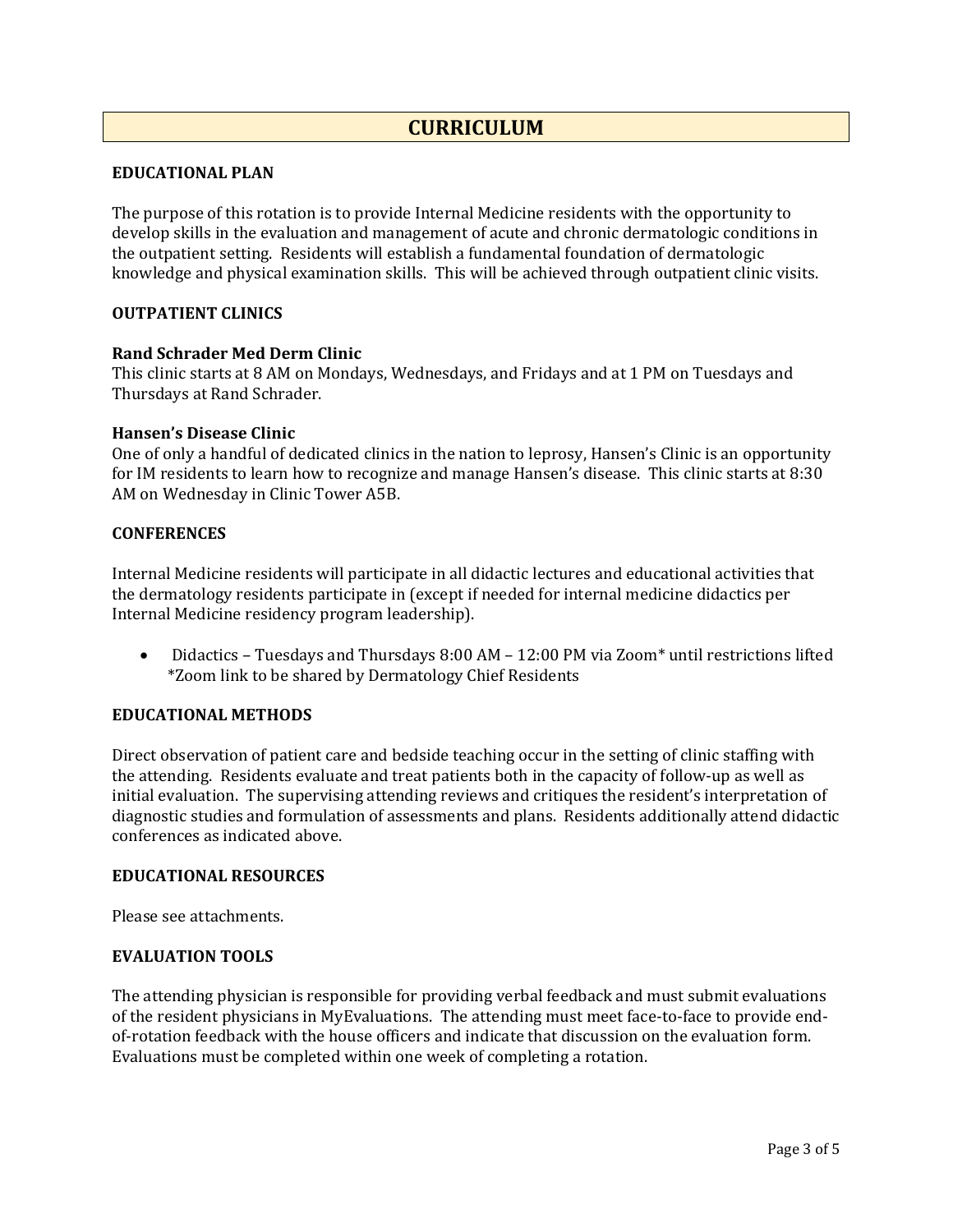## **PATIENT CARE**

## **LOCATION & PATIENT CHARACTERISTICS**

The Dermatology Rotation is entirely at the LAC+USC outpatient clinic. The patient population at LAC+USC Medical Center is very diverse, with multiple ethnic and socioeconomic groups represented. The spectrum of these encounters will be from primary presentation of new disease processes to the tertiary care for the patient who is referred for subspecialty care.

#### **PROCEDURES**

Residents will have the opportunity to observe Dermatologic procedures.

#### **DOCUMENTATION**

All documentation must be completed electronically in ORCHID. Each note needs to end with "Discussed with Attending Dr. [Name]" and be forwarded to the attending on service for the day for review.